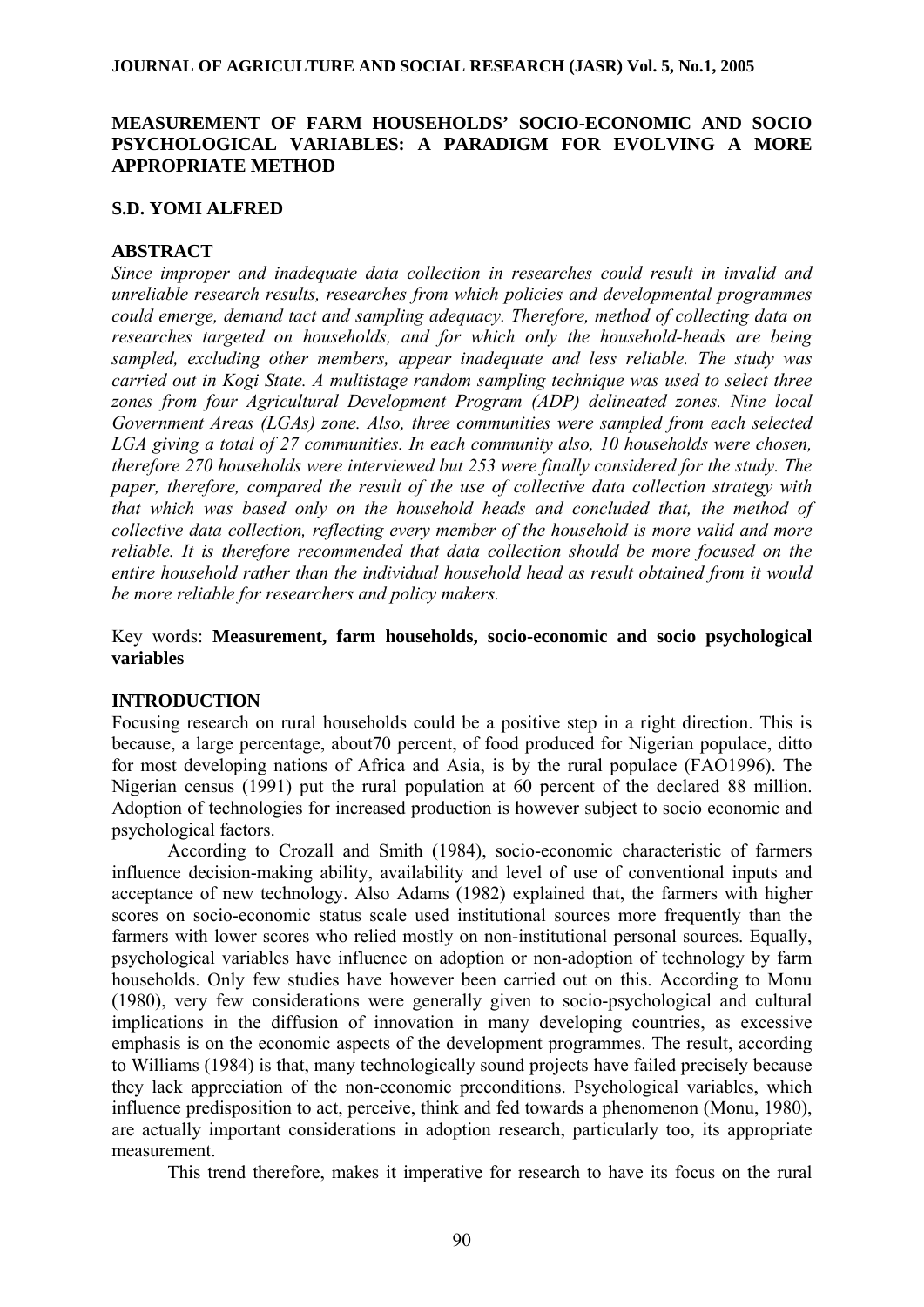# **JOURNAL OF AGRICULTURE AND SOCIAL RESEARCH (JASR) Vol. 5, No.1, 2005**

societies, with the objective of gathering enough data which will enable effective policies to be put in place for greater and easier production of food. However, gathering of data with whatever instrument, is just a phase, the effectiveness of the data gathering, its analysis and classification are strong determinants of the validity and utilizability of the subsequent phases of the research. To this extent, therefore, the study variables required some tact for their measurements. The measurement techniques of variables focused on a single respondent cannot all be applicable to those which are focused on a household, which by implication, should have more than one respondent, that is, the father, the mother, the children and other relatives living together as a household and in which contributions to the total output are by the members.

On this basis of evolving a more valid method of measuring socio-economic and sociopsychological variables, this paper

- Identified some socio-economic and socio-psychological variables
- Devised methods of collective measurement, and
- Determined the effect of the measured variables on the household's adoption of innovation and production.

# **METHODOLOGY**

The study was carried out in Kogi State of Nigeria. The State was divided into four zones, based on ADP's delineations. A multistage random sampling technique was adopted to select three zones out of the four zones in the state, three LGAs from each zone and three communities from each chosen LGA, giving 21 LGAs and 27communities. Each community was stratified according to council wards from where two wards were chosen and from ward, five households were randomly selected giving sample size of 270 households. However, 253 households were finally used for the study. The sampling frames were lists of council wards at the Ministry of Local Government Affairs, Lokoja, the state capital and households in the communities compiled by the resident agricultural extension agents and the informants.

A structured interview schedule was used to collect data on the socio-economic and psychological variables using trained enumerators along with the resident extension agents. Frequencies and percentage were used to identify the socio-economic and sociopsychological characteristics of the respondents; t-test was used to find the significant difference between the socio-psychological variables collected using Likert scale. Correlation analysis was used for the relationship between household adoption and socio-economic and socio-psychological variables.

## **Measurement of Variables**

Gender: Gender was considered by whether the household head was a male or female in addition to the number of males and females therein. The maleness or femaleness of the household was however determined by the proportion of the household that were females or males

Household Age: This was determined by finding the mean of the age of all the members that made up the household. The average classified the household into young aged, middle aged, or old aged.

Household Level of Education: Each of the member scored on education attained; no education, "0", non-formal, "1", primary education, "2", secondary education, "3", and tertiary education, "4". The scores of all the members were summed and averaged. The derived average put the household into the class of low education, middle level of education or higher education.

Social Economic Status: This was measured by the number of social items each household had for possession. Having less than the average of the population's possession and having above it classified the household into low SES or high SES respectively.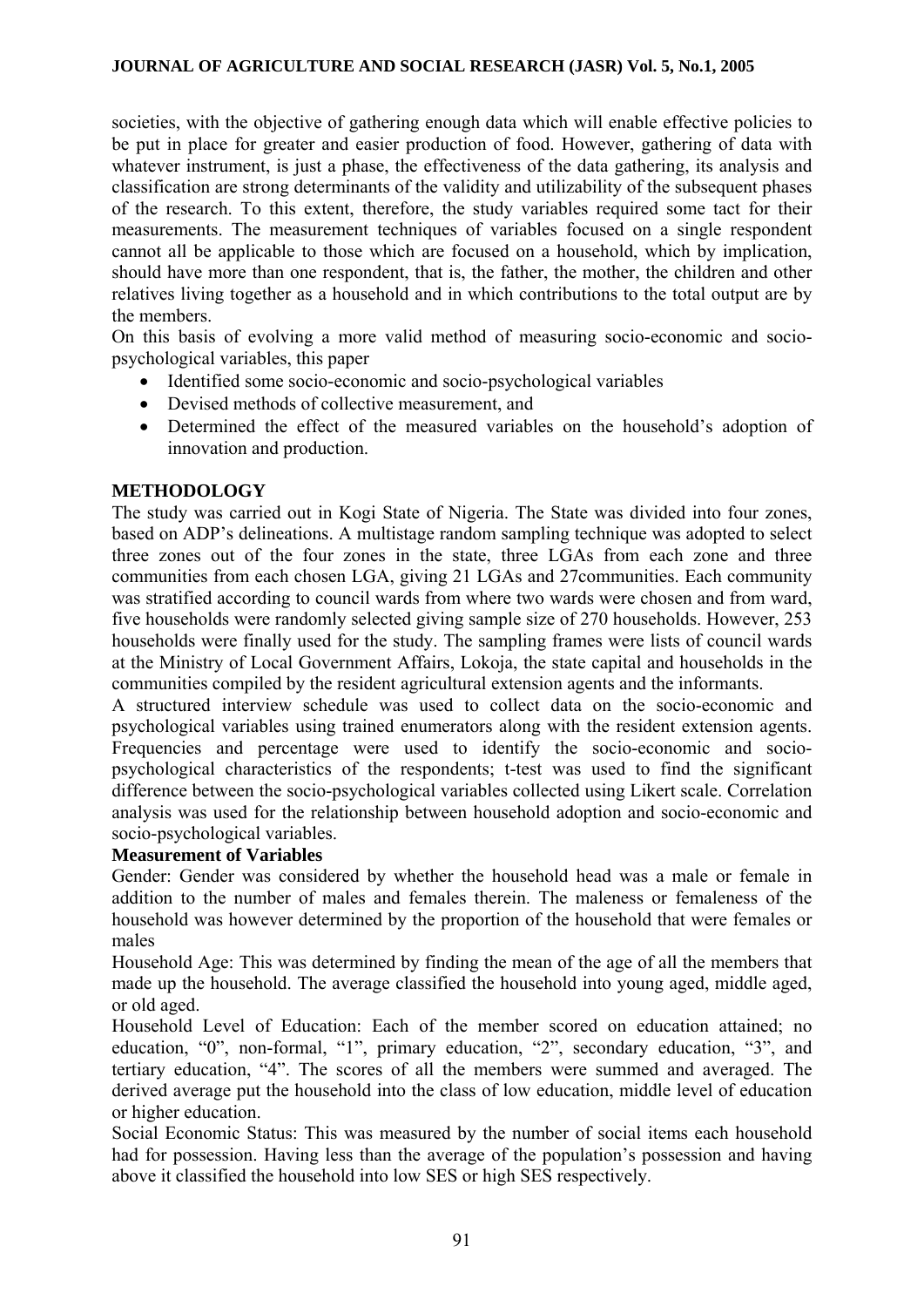Farm Size: This was determined by taking the size of farm crop land in hectares owned by the household jointly or severally.

Income: This was arrived at by summing up the total income in Naira of every member of the household who responded to earning some income. Income of household above or equal to the mean income is regarded as high income and below the mean is taken as low income.

Social Status: This was determined by how many members of the household have one social status or the other (occupying a position higher than the ordinary persons) and the percentage of the proportion were used to classify the household into low social status or higher social status. Higher social status if 50% and above of the household held positions and lower social status if less than 50% held positions.

Change Proneness: Each member of the household was subjected to statements that evoke responses that proved proneness to change (showing a desire to embrace a departure from tradition). The average score for each household classified it into low change proneness or high change proneness (below the mean and the mean or higher)

Attitude: was determined using the procedure of change proneness. Scores on 30 statements obtained through Likert scale (SA, A, U, D, SD) scored as S, 4, 3, 2, 1 respectively for positive statements and the reverse for negative ones) on positive or negative disposition to a continuum. Scores above the mean indicates positive attitude, lower than the mean showed negative attitude and where if is exactly the mean, it indicate a neutral stand.

Knowledge of Technology: Questions on the practices of the introduced innovations were administered to households. Scores for each household was obtained. Scores below 60% was taken as low knowledge, 60% and above4 were taken as higher knowledge.

# **RESULTS AND DISCUSSION**

The method adopted for measuring the variables in the study when compared with the conventional method of singling out the household head, have variation in results. The comparison was made for some of the variables used in the study.

Gender: Result of gender distribution of respondents showed that 87.4% were males while 12.6% were females. This result was as applied to the household heads that were sampled. However, considering the gender composition of the households, it was 5.41 males and 5.21 females on the average per household. Given the result as stated, one could draw a conclusion for the conventional method that, there were more males that took to farming than females in the study area, whereas the collective data collection strategy gave about equal representation of females and males in households.

On the premise of this scenario, since gender responsibility analysis relies much on household gender composition, data collected based on the conventional method would not offer a satisfactory results like that which put into consideration the household gender ratio as emphasized by the adopted method. This is because, it is presumed that each household member contributes to the total output of the household.

Level of Education: the result showed that 53.1% of the household heads had no formal education whereas 46.9% of household heads had formal education. This method did not however take care of the entire members of the household. By scoring every member of the household's level of education, it was found that  $32.4\%$  had low or no education (scoring 40) – 59%) while 28.5% had higher education (scoring 60 and above).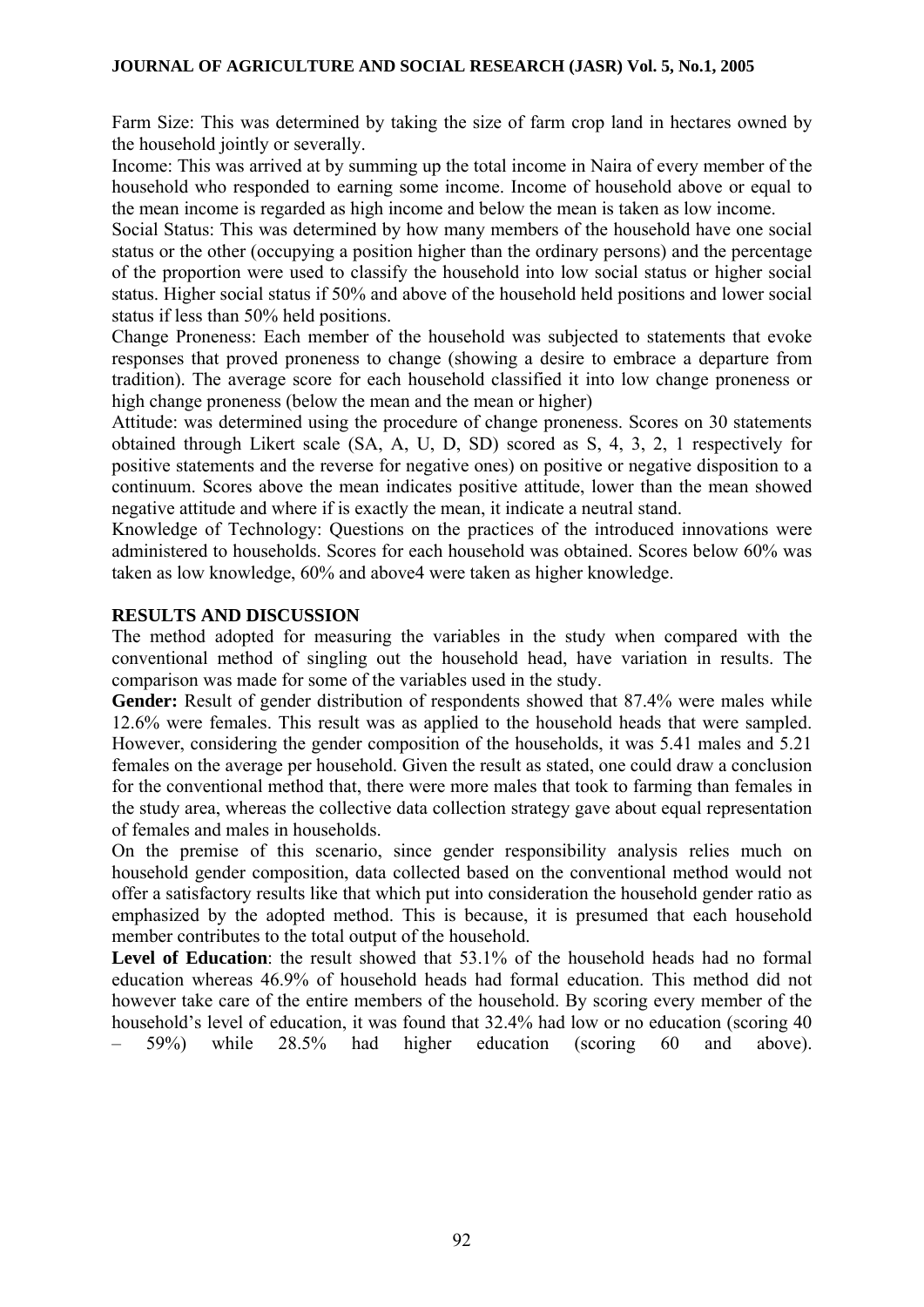| Variable                   | Frequency | Percentage               |  |  |
|----------------------------|-----------|--------------------------|--|--|
| Gender:                    |           |                          |  |  |
| Male                       | 220       | 87.0                     |  |  |
| Female                     | 33        | 13.0                     |  |  |
| Total                      | 253       | 100.0                    |  |  |
| Age:                       |           |                          |  |  |
| Less than 30 years         | 26        | 10.3                     |  |  |
| $31 - 45$                  | 59        | 23.3                     |  |  |
| $46 - 60$                  | 117       | 46.2                     |  |  |
| Above 60                   | 51        | 20.2                     |  |  |
| Total                      | 253       | $100.0$ mean= $49.4$ yrs |  |  |
| Level of Education Scores  |           |                          |  |  |
| $0 - 39$                   | 82        | 32.4                     |  |  |
| $40 - 59$                  | 60        | 23.7                     |  |  |
| 60 and Above               | 72        | 28.5                     |  |  |
| Invalid                    | 39        | 15.4                     |  |  |
| Total                      | 253       | 100.0 mean = $45.3$      |  |  |
| <b>Income Distribution</b> |           |                          |  |  |
| Less than $N5$ , 000       | 122       | 48.2                     |  |  |
| $N5,001 - N10,000$         | 32        | 12.6                     |  |  |
| Above N10, 000             | 22        | 8.7                      |  |  |
| Invalid                    | 77        | 30.4                     |  |  |
| Total                      | 253       | 100.0 mean= $N4$ , 400   |  |  |

**Table 1: Socio-Economic Characteristics of the Rural Households in Kogi State** 

Source: Field survey, 2003

Where only the households were scored for their level of education with the exclusion of other members, such assessment of level of education of the household appear deficient. This is because, level of education of every member of households affect the level of adoption of the household (Okunlola and Alfred, 1998). Households that were higher in education scores were expected to have had higher level of adoption consequent of presumed higher level of awareness of information. This inference was substantiated by the result of correlation analysis in the study which showed a significant relationship between household's education score and knowledge of technology score (.238).

**Income**: Income for household was calculated on the basis of income generated by every member of the household including the children. It was found that larger percentage of the respondents were of low income group. This group had below the average income of the population (114400.00). This method of calculating income was adopted because of the tendency for revenue to be generated by any of the members of the household different from that by the household head. The children for instance, could be engaged in trading and so, if it were to be only the household head, the difference might be significant.

Furthermore, social status, change proneness, attitude and knowledge of technology, jointly measured for the entire household members, gave a more reliable result than when they were based on the head alone.

In Table 2, it was found that 26.1% of households had high score in attitude tests, while 4.3 had low attitude score and 64.8% had medium score. Respondents with high score indicated a positive disposition towards the defined continuum\um (attitude towards change).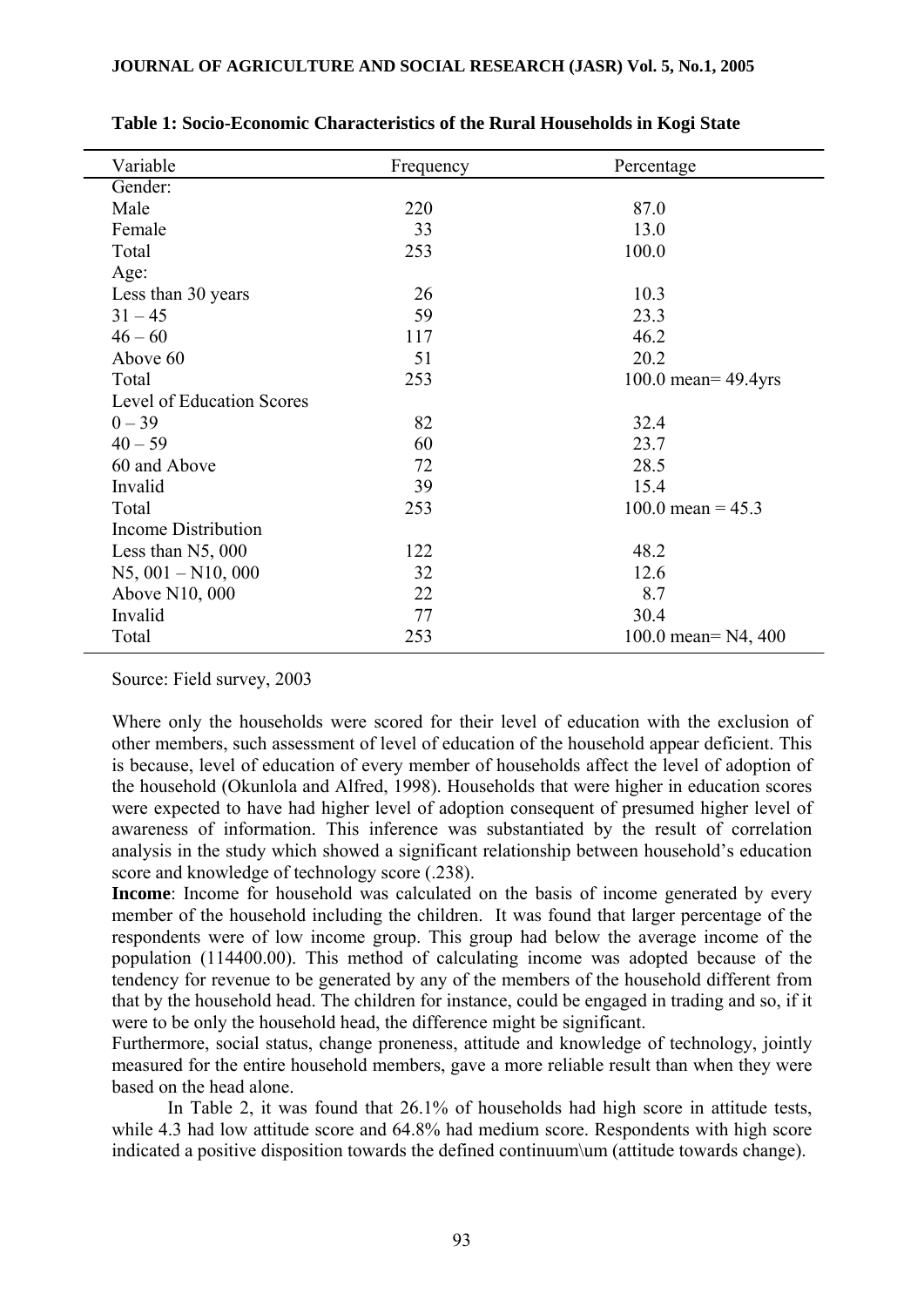| Varieties                        | Frequency | Percentage | Remark                       |  |  |  |
|----------------------------------|-----------|------------|------------------------------|--|--|--|
| Attitude:                        |           |            |                              |  |  |  |
| $1 - 50$                         | 11        | 4.3        | Low Score                    |  |  |  |
| $51 - 100$                       | 164       | 64.8       | Medium Score                 |  |  |  |
| $101 - 150$                      | 66        | 26.1       | High Score                   |  |  |  |
| Invalid                          | 12        | 4.7        | Invalid                      |  |  |  |
| Change Proneness Score $(\% )$ : |           |            |                              |  |  |  |
| $1 - 59$                         | 85        | 33.6       | Low Change proneness         |  |  |  |
| $60 - 100$                       | 150       | 59.3       | <b>High Change proneness</b> |  |  |  |
| Invalid                          | 18        | 7.1        |                              |  |  |  |
| Total                            | 253       | 100.0      |                              |  |  |  |
| Knowledge Score $(\%)$ :         |           |            |                              |  |  |  |
| $0 - 59$                         | 22        | 8.7        | Low Knowledge                |  |  |  |
| $60 - 100$                       | 226       | 89.3       | High Knowledge               |  |  |  |
| Invalid                          | 5         | 2.0        |                              |  |  |  |
| Total                            | 253       | 100.0      |                              |  |  |  |

| Table 2: Psychological Characteristics of the Rural Households in Kogi State |  |  |
|------------------------------------------------------------------------------|--|--|
|                                                                              |  |  |

# **Source: Field survey, 2003**

Also, 59.3% of the households had high change proneness, this means, that, with effective mobilization strategy, the households would desire to embrace a change from their tradition, *ipso facto*, new technologies. In addition, according to table 2, 89% of the households had high knowledge of the introduced innovations. The higher the respondents have the knowledge of a particular technology, the higher they are likely to adopt the technology.

## **Effects of the Measured Variables on Adoption**

The identified and measured variables were correlated with adoption by the households The variables included age score, household size, education score, farm size, income, socioeconomic scores, distance of farm land, while the psychological variables made up of attitude scores, knowledge of technology and social status score.

| Variable                         | <b>Partial Correlation</b> | Remarks   |
|----------------------------------|----------------------------|-----------|
| Household Age Score              | $-0.0296$                  | <b>NS</b> |
| Household Size                   | 0.0943                     | <b>NS</b> |
| <b>Household Education Score</b> | $-0.0855$                  | <b>NS</b> |
| Farm Size                        | 0.1012                     | S         |
| Income                           | 0.0239                     | <b>NS</b> |
| <b>SES</b>                       | 0.4459                     | S         |
| Distance of Farmland             | $-0.0021$                  | <b>NS</b> |
| Attitude Score                   | 0.0057                     | <b>NS</b> |
| Knowledge of Technology          | $-0.0401$                  | <b>NS</b> |
| Social Status Score              | 0.2248                     | S         |

|  |  |                                        |  | Table 3: Results of Correlation between Some Socio-Economic and Psychological |  |
|--|--|----------------------------------------|--|-------------------------------------------------------------------------------|--|
|  |  | <b>Variables on Household Adoption</b> |  |                                                                               |  |

NS – Not Significant at 5% Level of significance

S - Significant

Source: Correlation Analysis of Field Data, 2003